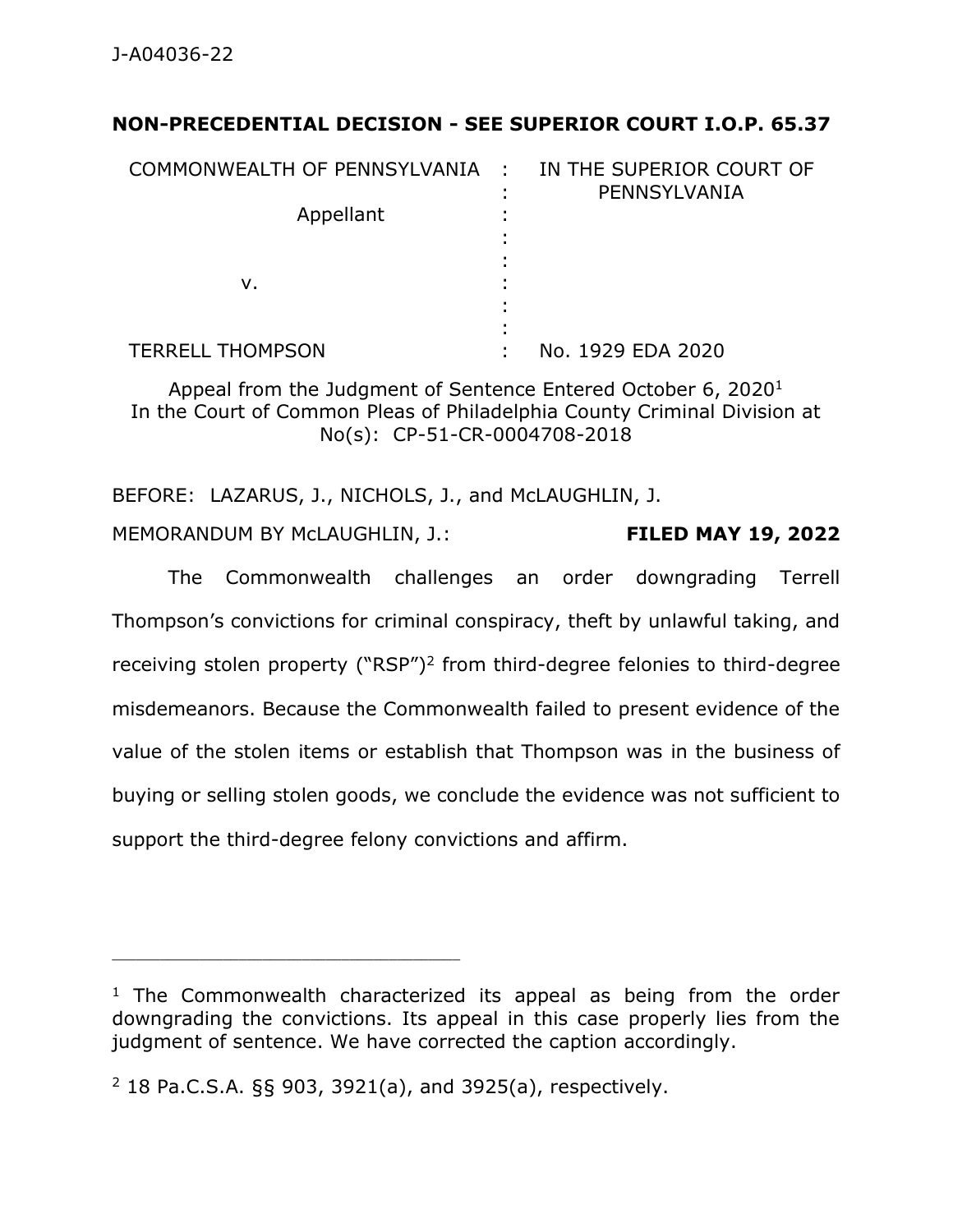Thompson and his co-defendant Stephen Purnell<sup>3</sup> were arrested in June 2018 for stealing boxes of new flooring and tiles from a residence on North Marston Street in Philadelphia that was undergoing construction. They proceeded to a joint bench trial in November 2019.

Sergeant Francis Uitz testified that on June 8, 2018, he responded to a radio call at approximately 1:50 a.m. and proceeded to North Marston Street. N.T., 11/1/19, at 44-45. He observed a U-Haul van parked next to a property with several males loading items into the rear of the U-Haul van. *Id.* at 46. Sergeant Uitz testified that the males looked in his direction and then jumped into the van and drove away. *Id.* at 47. Sergeant Uitz got behind the van and activated his lights and sirens. He said the van pulled into an empty lot and could not drive further because a fence blocked the path. *Id.* The men started to get out of the van, and Sergeant Uitz drew his gun and ordered them to stop. *Id.* Additional officers pulled into the parking lot. Sergeant Uitz observed "a bunch of flooring and other kind[s] of construction materials in the back of the U-Haul van." *Id.*

Sergeant Uitz said that he went back to the North Marston Street residence and observed that the front door had been forced open. He noticed damage to the doorframe and door. He further observed that the back door

\_\_\_\_\_\_\_\_\_\_\_\_\_\_\_\_\_\_\_\_\_\_\_\_\_\_\_\_\_\_\_\_\_\_\_\_\_\_\_\_\_\_\_\_

 $3$  The Commonwealth also filed an appeal of the order downgrading Purnell's convictions to third-degree misdemeanors, docketed at 1909 EDA 2020. We address that appeal in separate memorandum.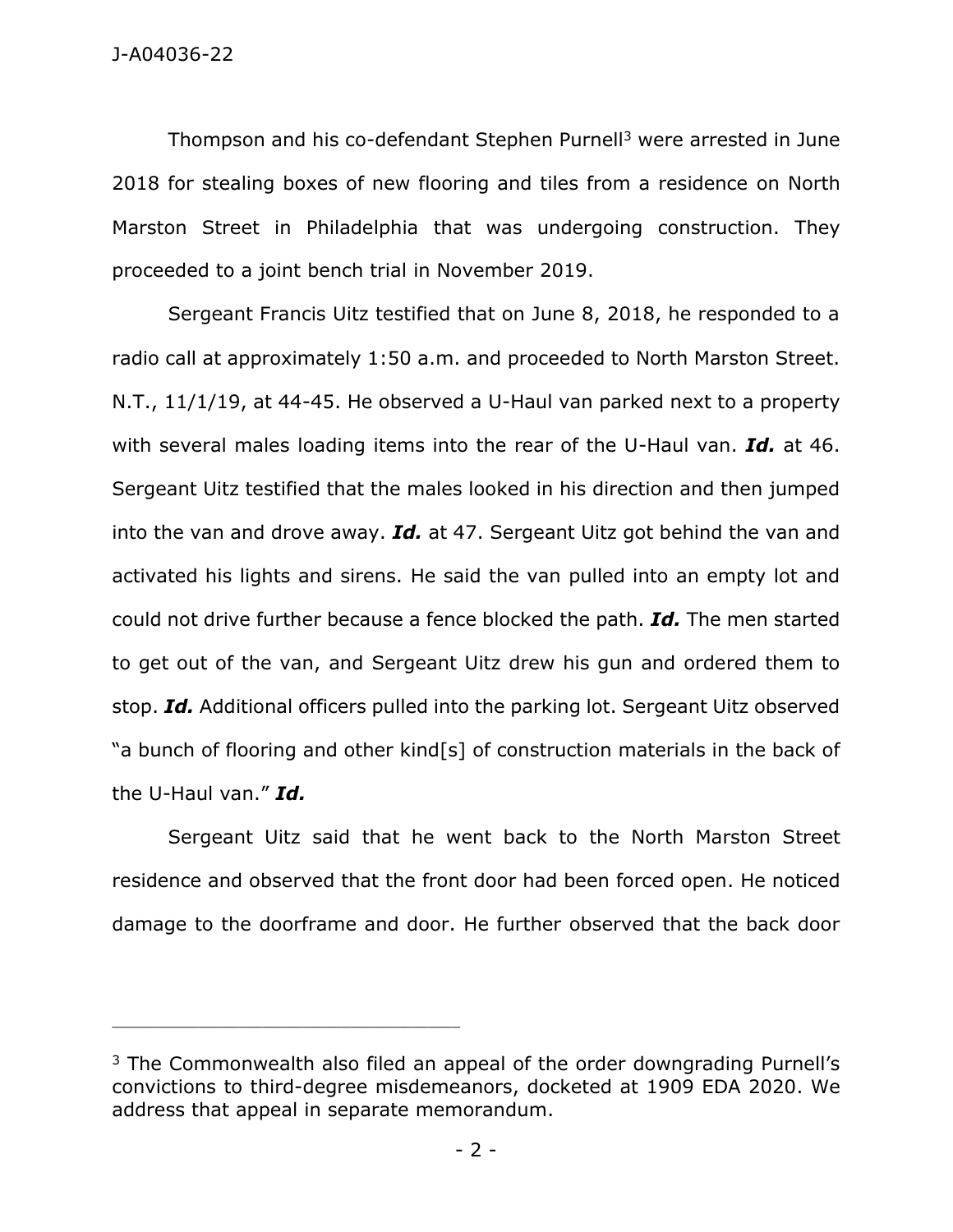J-A04036-22

was open and there was flooring stacked by the back door that was similar to the flooring inside the van. *Id.* at 47-48.

Police Officer Robert Heeney testified that he assisted after the U-Haul stopped in the parking lot, arrested Thompson, and observed flooring and tile materials in the U-Haul. *Id.* at 68. The Commonwealth also put into evidence a picture of the back of the U-Haul van, showing 27 boxes of materials. *See* Commonwealth Ex. C-2(a).

The general contractor and realtor for the North Marston Street residence, Lawrence Resnick, testified that the police contacted him on the day of the incident to come to the residence because of a break-in. N.T., 11/1/19, at 25. He said that the front door was "broken up" and there was damage to the rear door, neither of which had been the case when he left the prior evening. *Id.* at 25-28. He said the flooring and tile materials found in the van belonged to him. *Id.* at 30. He stated he had bought the materials and locked them in the North Marston residence. *Id.* at 30-31. He testified that Purnell and Thompson did not have permission to be in the home. *Id.* at 32-33.

Thompson took the stand in his own defense. He stated he was a welding contractor and furniture fabricator and on June 8, 2018, he was working on a house on North Beechwood Street. *Id.* at 81. He testified that a "buddy" named Pete, who is a handyman with whom he had worked with in the past, told him there were materials available to help Thompson save money, allegedly because someone had extra. *Id.* at 82-83. He said he paid Pete a

- 3 -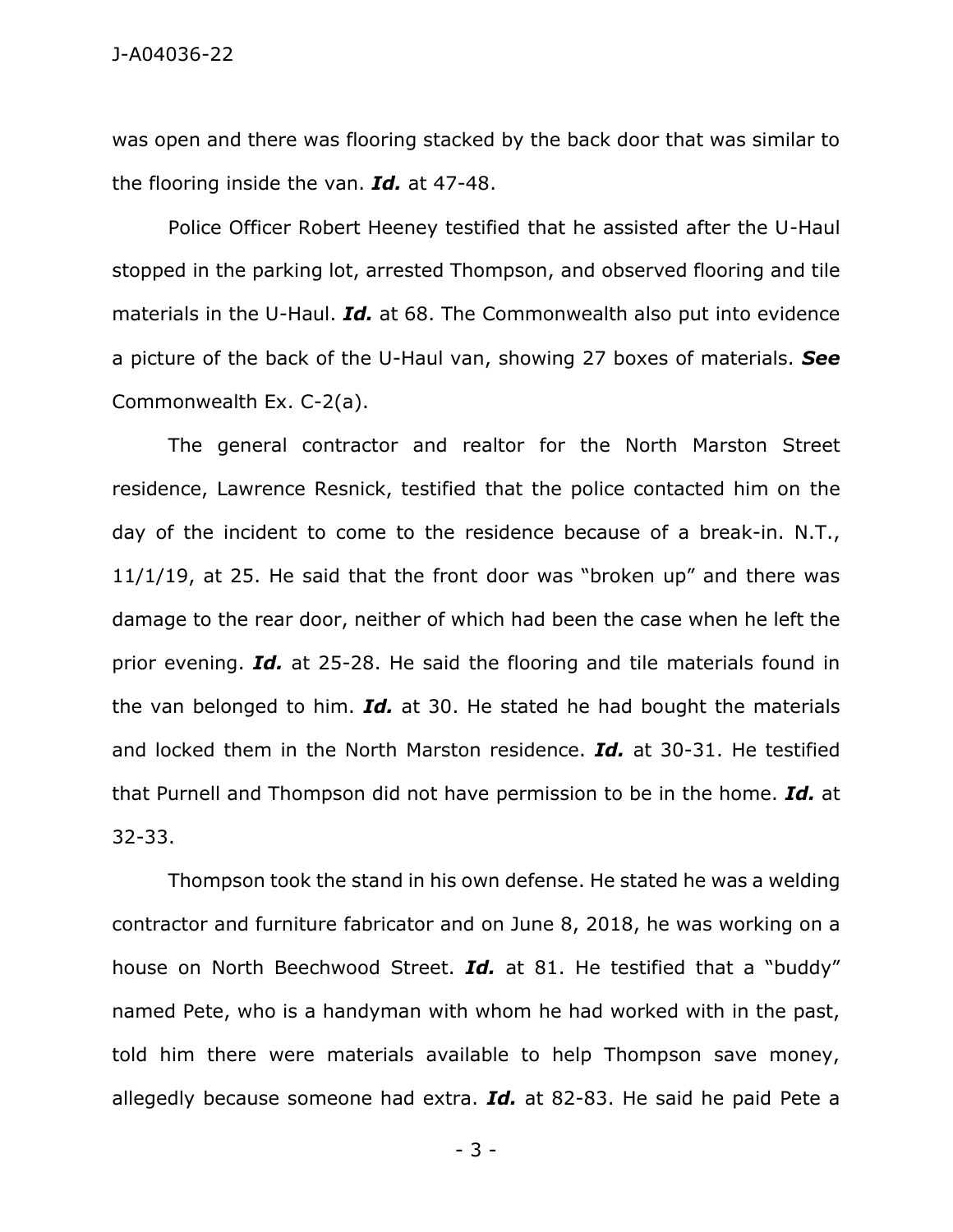\$250 deposit and when he arrived at the North Marston Street address, the materials were already in the U-Haul van. *Id.* at 87-88, 92.

In its closing argument, the Commonwealth argued that Thompson's testimony that he believed he was buying the goods was not credible, as the value of the "goods in the back of that truck probably far exceeds \$250." *Id.* at 106. The trial court found Thompson guilty of criminal conspiracy to commit theft by unlawful taking, theft by unlawful taking, and RSP, graded as thirddegree felonies. N.T., 11/21/19, at 4-5.

Thompson did not file a post-verdict motion. Purnell did, arguing that the Commonwealth had failed to carry its burden to establish the value of the stolen items. According to Purnell, the convictions were therefore third-degree misdemeanors rather than first-degree felonies.

At argument, in August 2020, with counsel for both Purnell and Thompson in attendance, Thompson's counsel asserted that the intent of the defense was to challenge the sufficiency of the evidence to support the grading. N.T., 8/6/20, at 4. The Commonwealth stated it had "no objection" to the court "considering the issue that has been raised [in Purnell's motion] as to both defendants now." *Id.* at 6-7. It argued that it had proven the higher grading because Thompson's testimony established that he was in the business of buying and selling stolen goods. *Id.* at 5-6.

The court and defense counsel agreed that even if the court could not grant the requested relief at the post-verdict motion stage, the defense could still file a motion for extraordinary relief before sentencing or make a motion

- 4 -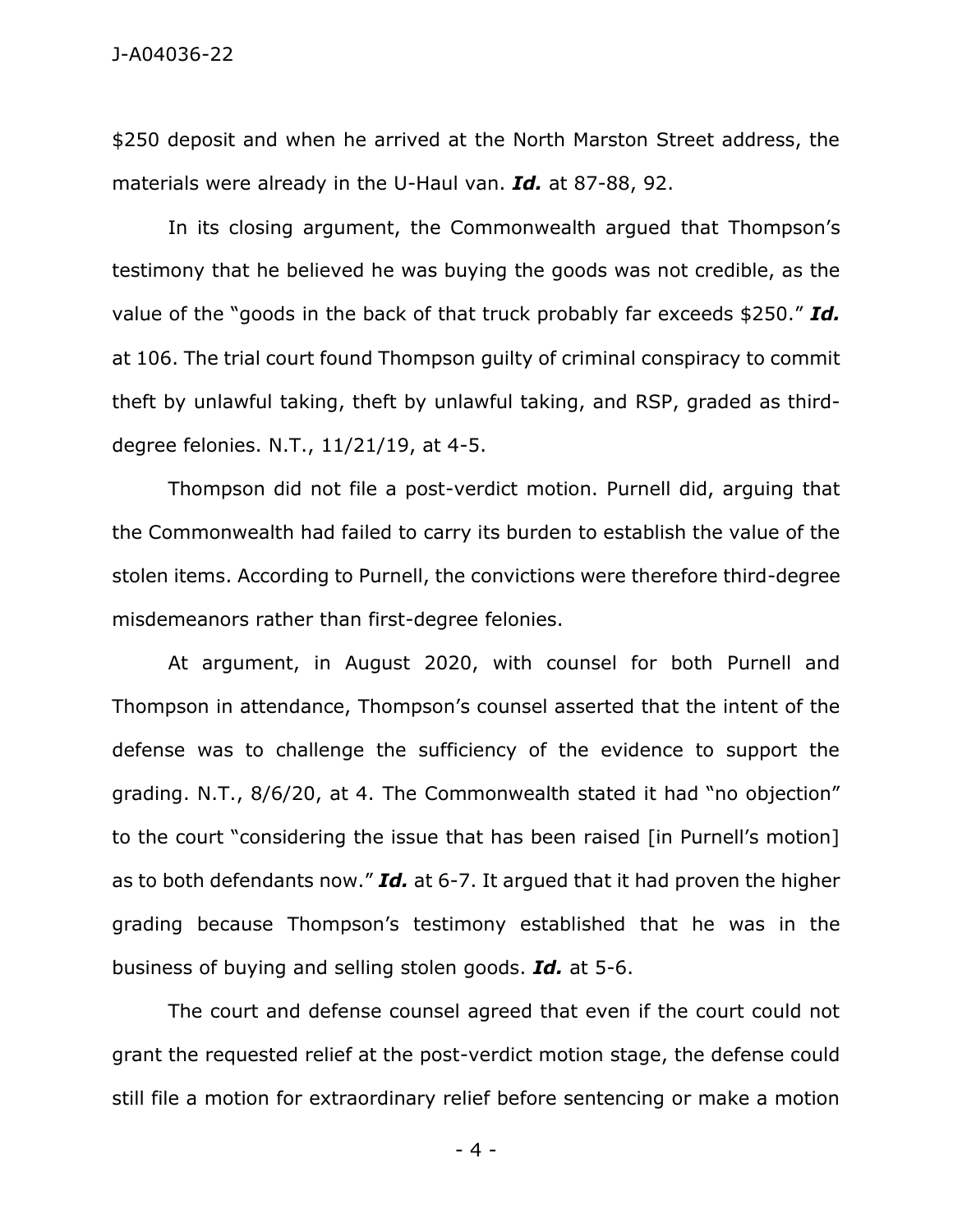orally at sentencing, challenging the sufficiency of the evidence. <sup>4</sup> The court then gave the defendants 30 days to file a motion, "if they're going to file motions," and the Commonwealth 15 days to respond. *Id.* at 15. Thompson did not file a motion.

At Thompson's sentencing, the prosecutor agreed to "whatever" offense gravity score the court chose:

<sup>4</sup> Pennsylvania Rule of Criminal Procedure 606 (A) provides:

(A) A defendant may challenge the sufficiency of the evidence to sustain a conviction of one or more of the offenses charged in one or more of the following ways:

. . .

(5) a motion for judgment of acquittal made orally before sentencing pursuant to Rule 704(B); (6) a motion for judgment of acquittal made after sentence is imposed pursuant to Rule 720 (B); or (7) a challenge to the sufficiency of the evidence made on appeal.

Pa.R.Crim.P. 606(A). Rule 704(B) provides:

\_\_\_\_\_\_\_\_\_\_\_\_\_\_\_\_\_\_\_\_\_\_\_\_\_\_\_\_\_\_\_\_\_\_\_\_\_\_\_\_\_\_\_\_

## **(B) Oral Motion for Extraordinary Relief.**

(1) Under extraordinary circumstances, when the interests of justice require, the trial judge may, before sentencing, hear an oral motion in arrest of judgment, for a judgment of acquittal, or for a new trial.

(2) The judge shall decide a motion for extraordinary relief before imposing sentence, and shall not delay the sentencing proceeding in order to decide it.

(3) A motion for extraordinary relief shall have no effect on the preservation or waiver of issues for post-sentence consideration or appeal.

Pa.R.Crim.P. 704(B).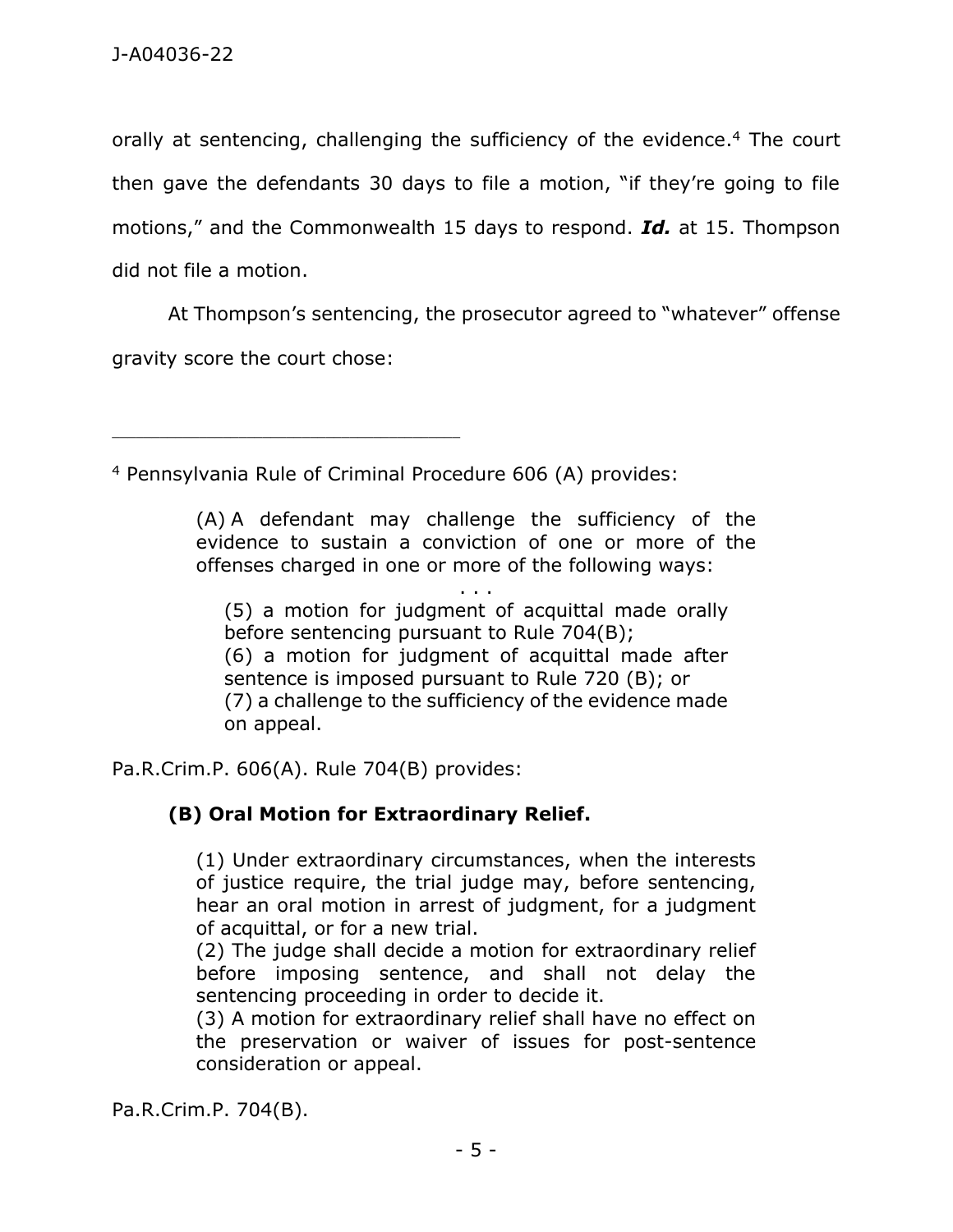THE COURT: And the offense gravity score of the M-3, theft.

[Assistant District Attorney ("ADA")]: Judge, I'm fine with whatever the offense gravity score -- I don't know if you made the finding official yet.

THE COURT: Right.

I'm finding that the Commonwealth did not make out an F-3 theft, receiving stolen property. There is nothing in the notes indicating the value of the items taken. So, therefore it's an M-3.

[ADA]: -- granting defendant's was there a motion; am I correct? I got to make sure I get all that straight.

THE COURT: Yeah.

. . .

THE COURT: All right. So I'm granting defendant's oral motion for extraordinary relief before imposing sentencing. And, therefore, that's why the grading is an M-3.

N.T., Oct. 6, 2020, at 5-6.

The court thus confirmed on the record that it was granting the motion

to downgrade the conviction, as to Thompson. The Commonwealth did not

object. The court sentenced Thompson to one year of reporting probation. The

Commonwealth at no point objected in the trial court that the ruling that the

convictions were third-degree misdemeanors was *sua sponte* or otherwise not

in response to a defense motion.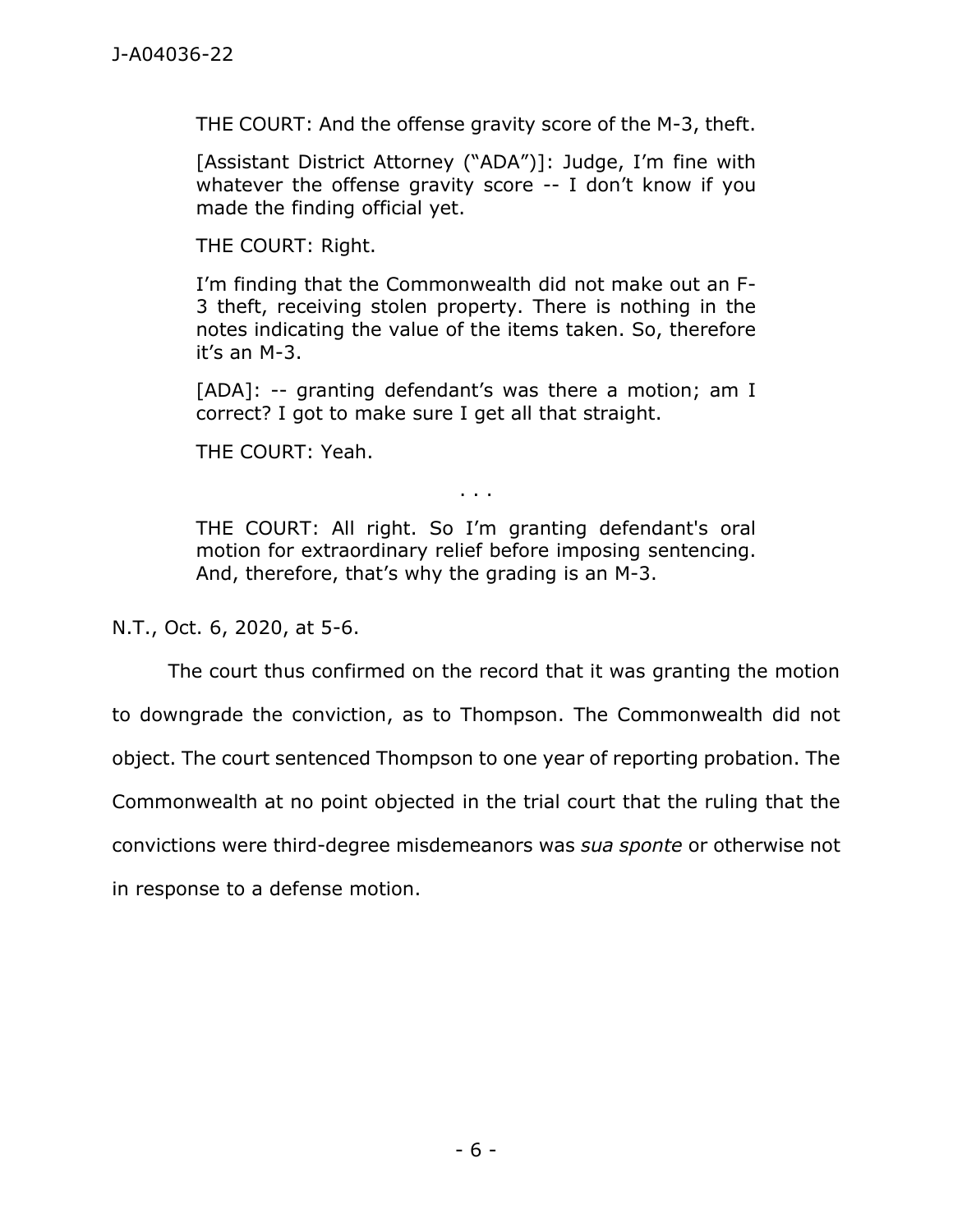The Commonwealth filed a timely notice of appeal.<sup>5</sup> It states the issue before us as follows:

> Where [Thompson] and his co-conspirators were caught in the act of stealing 27 boxes of new and unused flooring and tiling supplies from a new house in the middle of construction, did the post-trial court err in failing to consider the evidence in the light most favorable to the Commonwealth as verdict winner, explicitly reweighing the trial evidence, and arresting judgment for defendant's felony convictions by downgrading them to misdemeanors?

Commonwealth's Br. at 4.<sup>6</sup>

The Commonwealth argues that the post-verdict court improperly arrested judgment and downgraded its own verdicts about ten months after it entered the verdicts. The Commonwealth notes that at the hearing on the post-verdict motion, the court stated the defendants should file a motion challenging the sufficiency of the evidence, but the defendants did not file the motion. It claims that, because the court could not arrest judgment *sua sponte* and the parties did not file the motion, the court erred in entering the order.

The Commonwealth further claims the photograph of the van established Thompson stole 27 boxes of new tiling and flooring material and a reasonable factfinder could conclude it was worth more than \$2,000. It

<sup>&</sup>lt;sup>5</sup> Thompson also filed a notice of appeal from his judgment of sentence, docketed at 1977 EDA 2020, which we will address in a separate memorandum.

<sup>&</sup>lt;sup>6</sup> Thompson did not file a brief at this docket number. However, he included in his appellate brief in the appeal he filed of his judgment of sentence argument that the trial court did not err in finding the Commonwealth did not present sufficient evidence to support the third-degree felony convictions.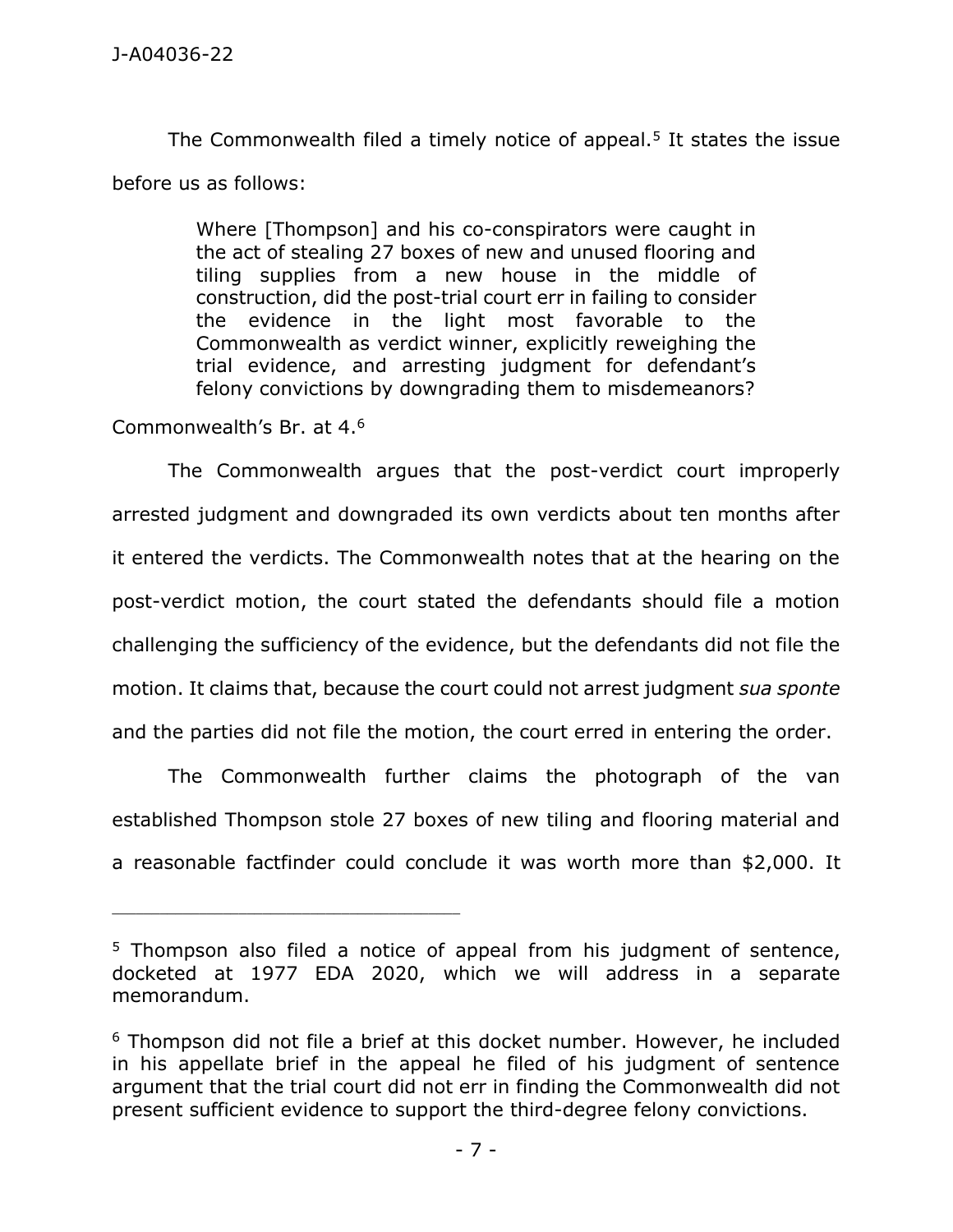claims that, viewed in the light most favorable to the Commonwealth, the evidence was sufficient to sustain the third-degree felony convictions and the trial court did not have authority to change its verdict where the original verdict was supported by sufficient evidence.

In addition, the Commonwealth claims the court applied an incorrect legal standard. It argues the court reweighed the evidence and "inaccurately redetermined the quantity of goods stolen." *Id.* at 13. It points out the Commonwealth does not have to establish the precise value of the materials but must present evidence from which a jury may conclude that the market value was at least a certain amount. It claims the Commonwealth established Thompson stole 27 boxes of new flooring and tile supplies and no evidence "rebutted the Commonwealth-favorable inference of value of at least over \$2,000." *Id.* at 17. It maintains the court entered third-degree felony guilty verdicts based on the inference and had no authority to reassess the evidence. 7

The Commonwealth further contends that for Thompson's RSP conviction, there is an alternate basis to uphold the conviction – Thompson was "in the business of buying or selling" stolen property. It claims

 $<sup>7</sup>$  The Commonwealth also states the court's memory had faded when it</sup> reassessed, noting that when defense counsel stated, "[I]t was about two floor boards," the court stated, "Right." Commonwealth's Br. at 11. This exchange occurred at Thompson's sentencing, but it was after the court made the finding that the crimes would be graded as third-degree misdemeanors and was during counsel's statement before sentencing. N.T., 10/6/20, at 6-7. This does not change that the Commonwealth failed to present any evidence as to the value of the goods to support third-degree felony convictions.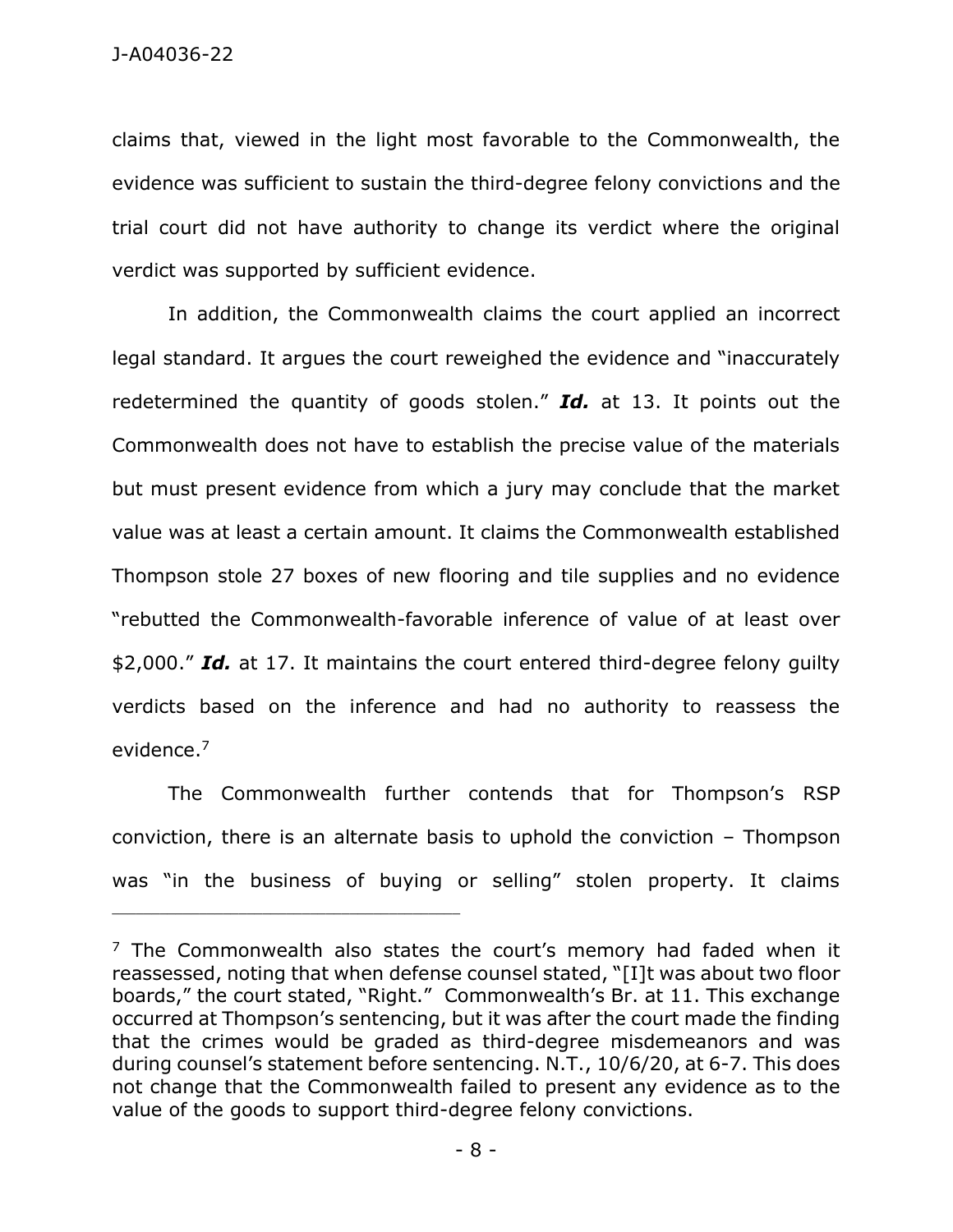J-A04036-22

Thompson's testimony "invited the reasonable inference that he was in the business of buying and selling the stolen property at issue." *Id.* at 22. It argues Thompson testified he intended to install the stolen supplies in a house he was working on for a client and that he bought the supplies from Pete, putting down a \$250 deposit. It claims that this testimony, "in the context of the entire record, which included the surreptitious, late-night purloining of the materials after breaking into the under-construction house from which they were stolen and then fleeing when the police appeared[,] permitted the reasonable inference that [Thompson] knew he was engaged in the purchase and sale of stolen goods." *Id.* at 23.

We must first address whether the trial court improperly raised the sufficiency issue on its own motion or granted relief *sua sponte*. On this record, it did not. Thompson's co-defendant filed a post-verdict motion challenging the sufficiency of the evidence to support the grading. At the hearing on the motion, it was clear Thompson was joining the motion. The Commonwealth did not object to his doing so. Indeed, it agreed to the court addressing the sufficiency issue as to both defendants. Then, at sentencing, the court told the prosecutor that it was granting the sufficiency motion as to Thompson. The prosecution again did not object that it was doing so *sua sponte*. The Commonwealth thus waived any claim that the court granted relief on an improper procedural vehicle or was improperly acting *sua sponte*. Moreover, the court simply did not act on its own impetus. Purnell raised the issue, Thompson in effect joined his argument, and the prosecutor in fact agreed

- 9 -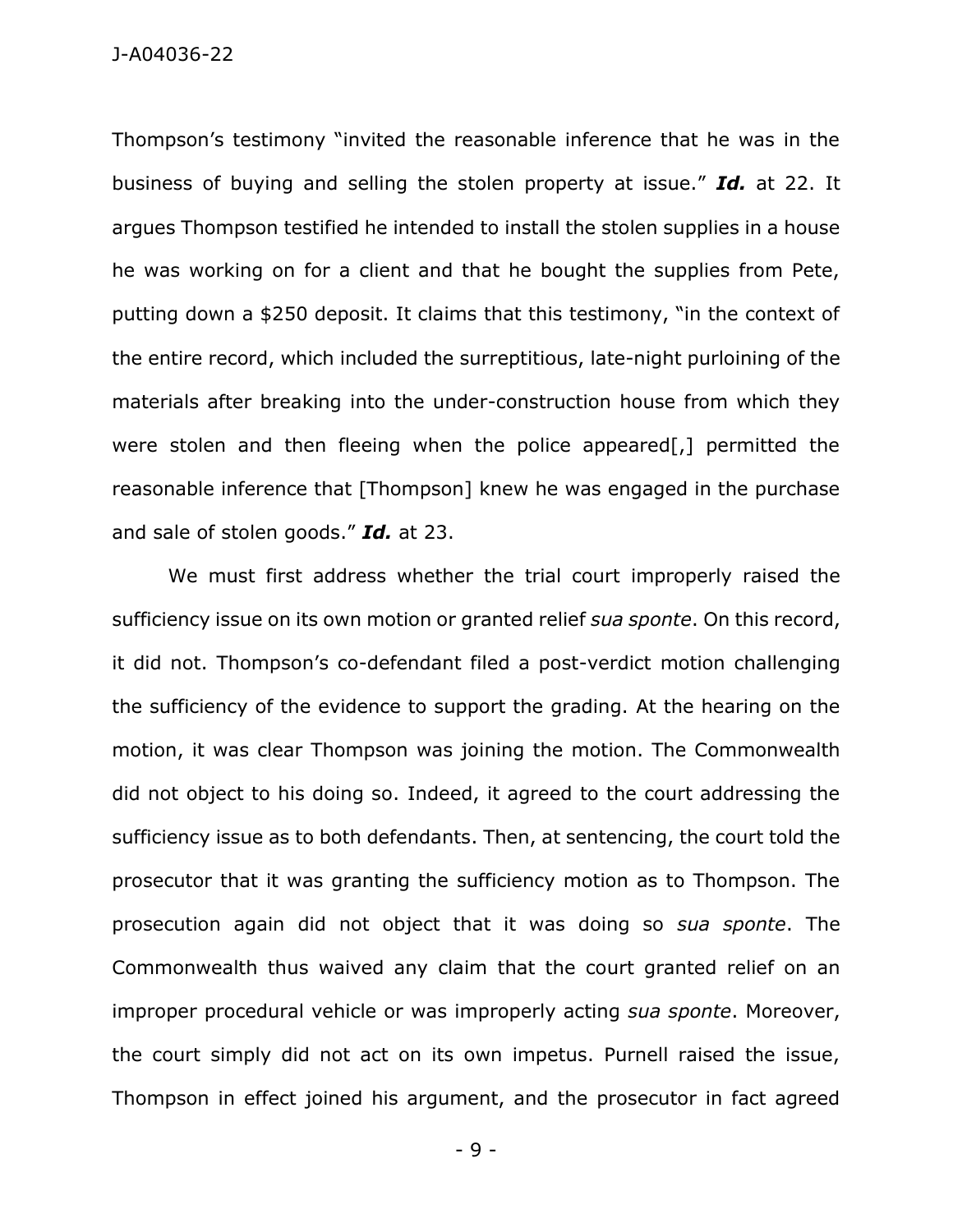J-A04036-22

that the defense placed the issue before the court. The court thus permissibly entertained the question on its merits.

It also properly granted Thompson relief. A motion for judgment of acquittal challenges the sufficiency of the evidence and should be granted "only in cases in which the Commonwealth has failed to carry its burden regarding that charge." *Commonwealth v. Foster*, 33 A.3d 632, 635 (Pa.Super. 2011) (citation omitted). When reviewing a challenge to the sufficiency of the evidence, we "must determine whether the evidence admitted at trial, and all reasonable inferences drawn therefrom, when viewed in a light most favorable to the Commonwealth as verdict winner, support the conviction beyond a reasonable doubt." *Commonwealth v. Feliciano*, 67 A.3d 19, 23 (Pa.Super. 2013) (*en banc*) (citation omitted). "Our scope of review is limited to considering the evidence of record, and all reasonable inferences arising therefrom, viewed in the light most favorable to the Commonwealth as the verdict winner." *Commonwealth v. Rushing*, 99 A.3d 416, 420–21 (Pa. 2014). Our standard of review is *de novo*. *Id.*

Thompson challenged the sufficiency of the evidence to support the grading of the offenses. The following applies to the grading of theft offenses:

> **(a.1) Felony of the third degree.**--Except as provided in subsection (a) or (a.2), theft constitutes a felony of the third degree if the amount involved exceeds \$2,000, . . . or in the case of theft by receiving stolen property, if the receiver is in the business of buying or selling stolen property.

> > . . .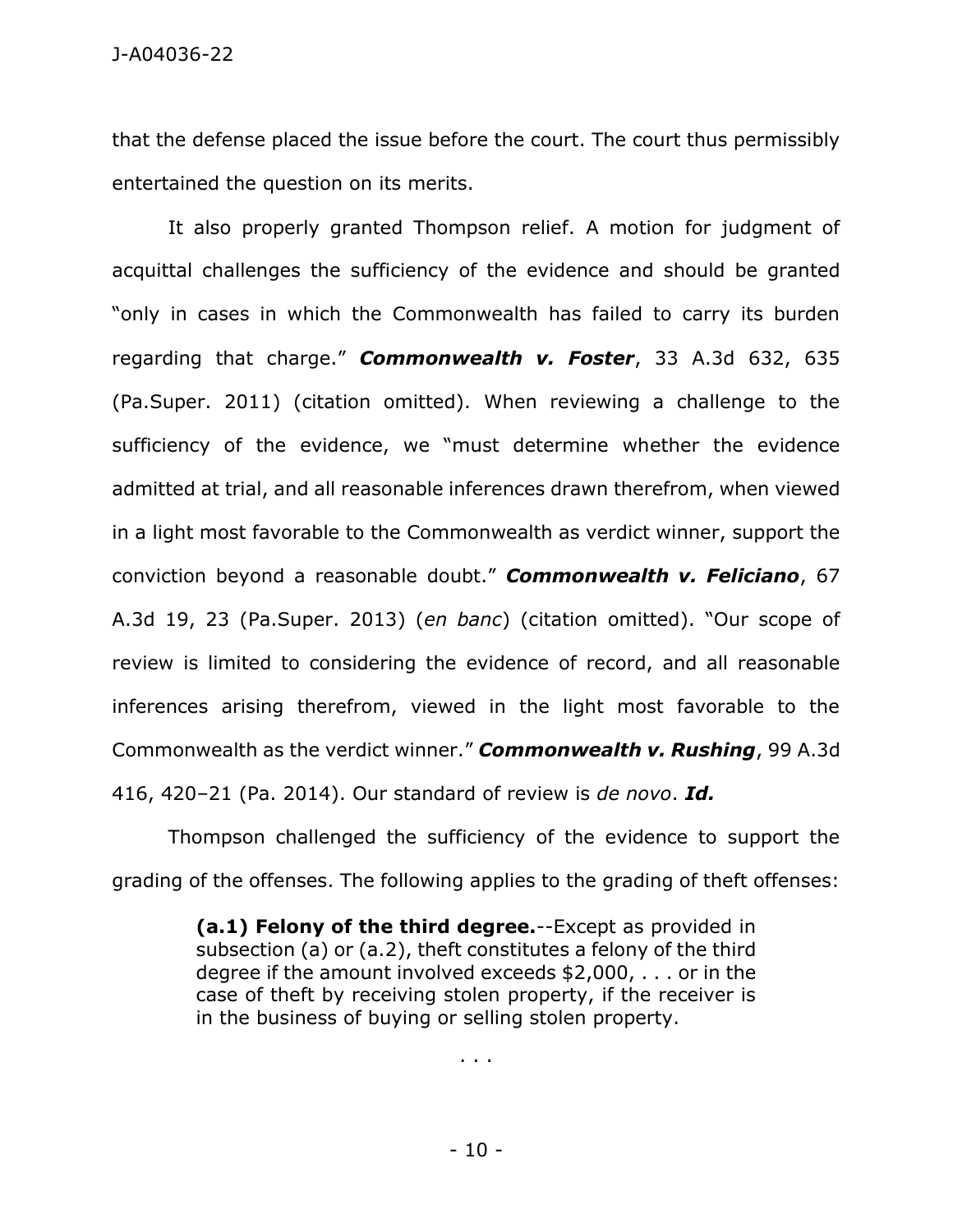**(b) Other grades.--**Theft not within subsection (a), (a.1) or (a.2), constitutes a misdemeanor of the first degree, except that if the property was not taken from the person or by threat, or in breach of fiduciary obligation, and:

(1) the amount involved was \$50 or more but less than \$200 the offense constitutes a misdemeanor of the second degree; or

(2) the amount involved was less than \$50 the offense constitutes a misdemeanor of the third degree.

18 Pa.C.S.A. § 3903(a.1), (b).

Accordingly, to establish a theft conviction graded as a third-degree

felony, the Commonwealth had to establish the amount involved exceeded

\$2,000 or, in the alternative, if the conviction was for RSP, the Commonwealth

had to prove the defendant was "in the business of buying or selling stolen

goods." *Id.* If the amount was less than \$50.00, the offense would be a third-

degree misdemeanor. *Id.*

Of importance here, if the value of the goods "cannot be satisfactorily

ascertained" the value shall be deemed to be less than \$50.00:

**(c) Valuation.--**The amount involved in a theft shall be ascertained as follows:

(1) Except as otherwise specified in this section, value means the market value of the property at the time and place of the crime, or if such cannot be satisfactorily ascertained, the cost of replacement of the property within a reasonable time after the crime.

(3) **When the value of property cannot be satisfactorily ascertained pursuant to the standards set forth in paragraphs (1) and (2) of this subsection** 

. . .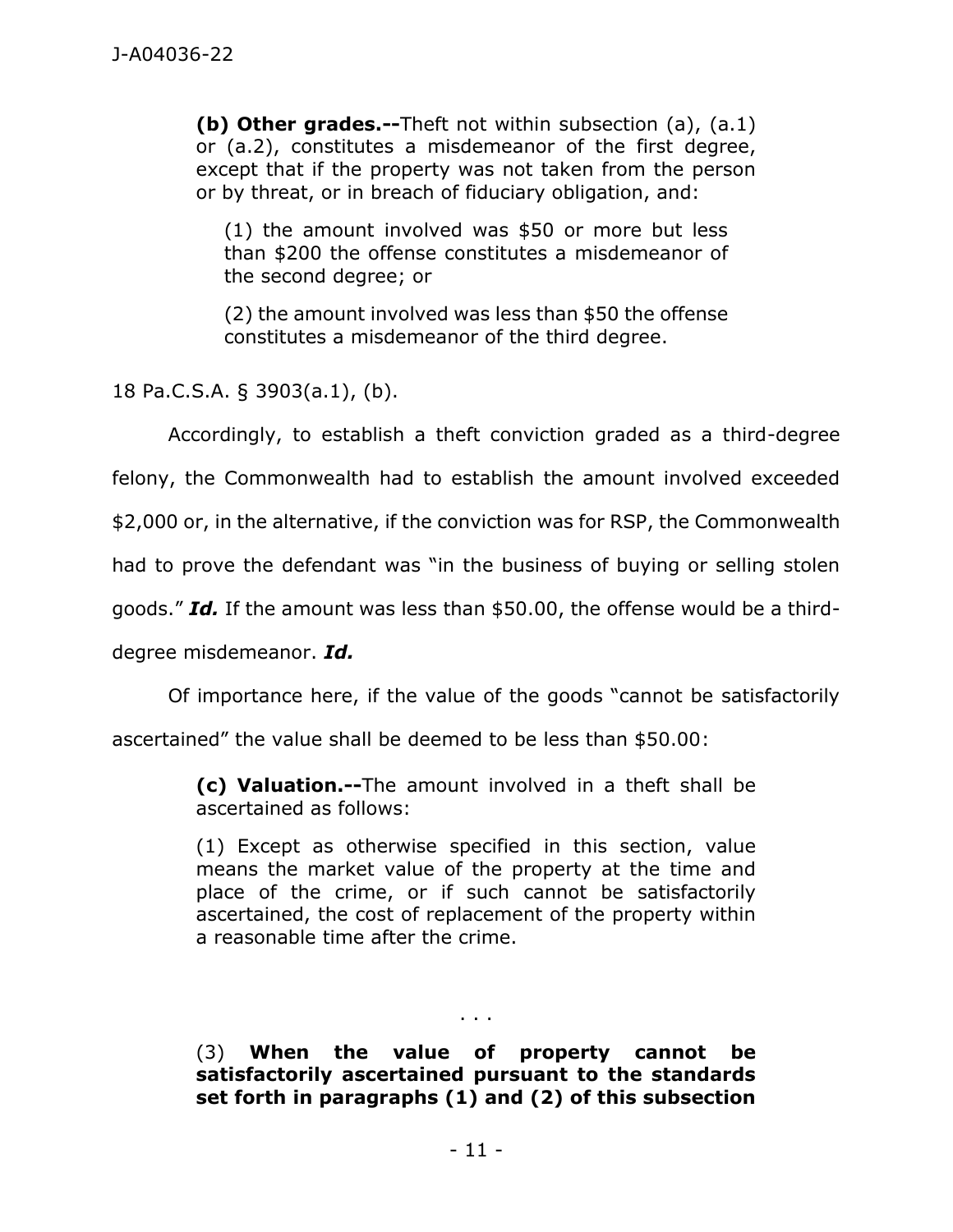**its value shall be deemed to be an amount less than \$50.** Amounts involved in thefts committed pursuant to one scheme or course of conduct, whether from the same person or several persons, may be aggregated in determining the grade of the offense.

18 Pa.C.S.A. § 3903(c) (emphasis added).

\_\_\_\_\_\_\_\_\_\_\_\_\_\_\_\_\_\_\_\_\_\_\_\_\_\_\_\_\_\_\_\_\_\_\_\_\_\_\_\_\_\_\_\_

The Commonwealth claims that the evidence  $-$  a photo of a van with 27 boxes of new flooring and tiles – was sufficient to support a finding that the value of the stolen items was more than \$2,000. We disagree. This picture was not enough to create a reasonable inference that the value of the goods exceeded \$2,000. There was no evidence about how much the complainant paid for the flooring and tiles or even any evidence of typical costs for such items. The costs of each box of flooring and tile is not common knowledge such that an inference exists that 27 boxes would be more than \$2,000. Further, as there was no evidence of the amount, the value "cannot be satisfactorily ascertained" and the amount therefore is less than \$50.00.<sup>8</sup> *See Commonwealth v. Goins*, 867 A.2d 526, 529 (Pa.Super. 2004) (downgrading convictions to third-degree misdemeanors where there was no evidence of any valuation of the package and its contents, and the only

<sup>8</sup> Thompson testified he paid "Pete" a \$250.00 deposit. The Commonwealth is not arguing that this testimony would support a finding that Thompson committed first-degree misdemeanors. *See* 18 Pa.C.S.A. § 3903(b) ("Theft not within subsection (a), (a.1) or (a.2), constitutes a misdemeanor of the first degree, except that if the property was not taken from the person or by threat, or in breach of fiduciary obligation, and: (1) the amount involved was \$50 or more but less than \$200 the offense constitutes a misdemeanor of the second degree; or (2) the amount involved was less than \$50 the offense constitutes a misdemeanor of the third degree.").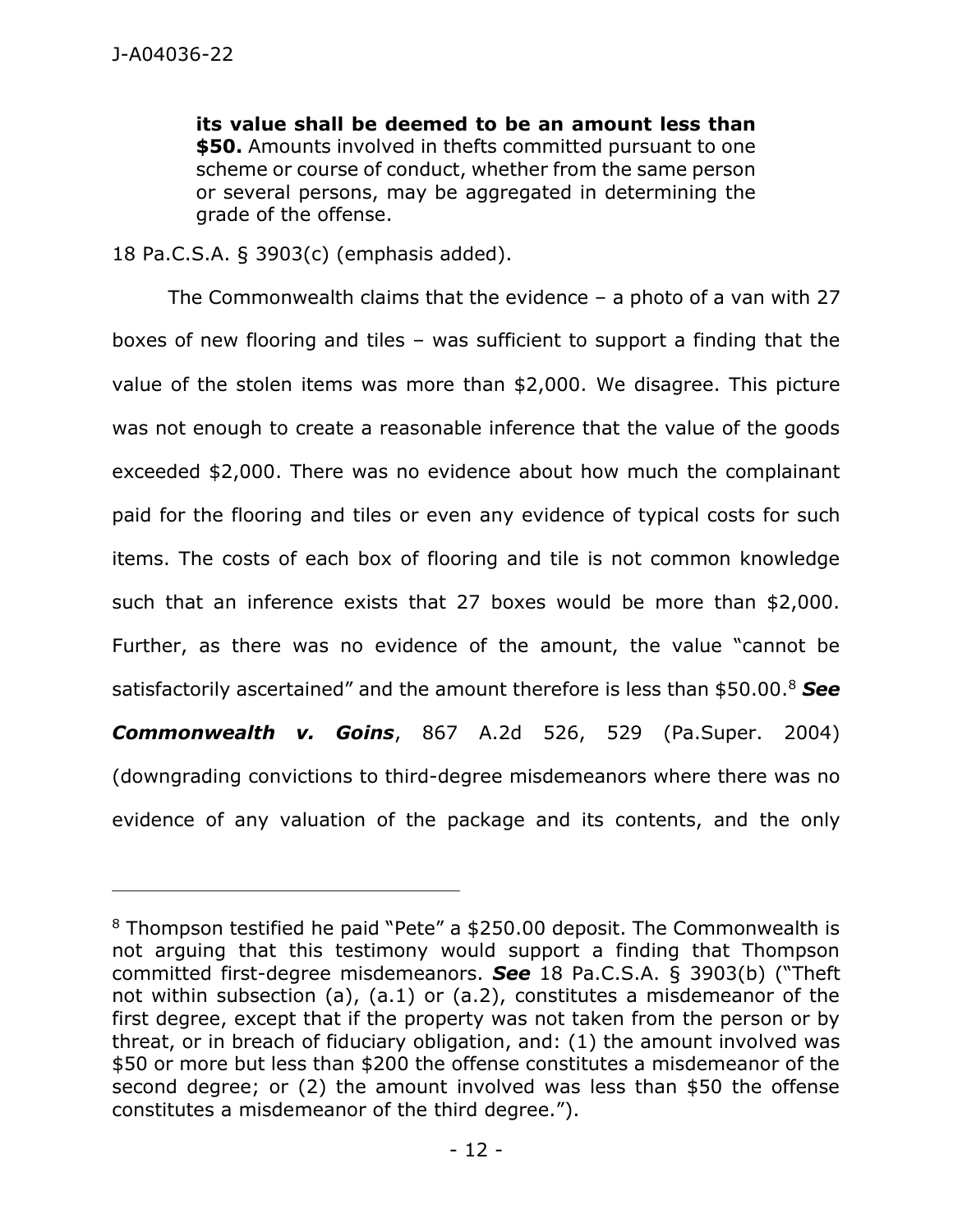evidence was that the package contained a DVD duplicating machine but did not indicate whether it was new or used or discontinued or discounted).

The cases the Commonwealth cites to support the claim that it only needs to provide enough evidence to infer the items were worth more than \$2,000, included cases where witnesses testified regarding value amounts or cited the burden but did not discuss the value of the property. *See Commonwealth v. Hanes*, 522 A.2d 622, 625-26 (Pa.Super. 1987) (noting evidence supported a market value greater than \$2,000 where the Commonwealth presented testimony of oral contract prices for the red oak log board feet and veneer grade wood board feet that had been stolen and testimony that an average load contained 3,000 board feet); *Commonwealth v. Reiss*, 655 A.2d 163, 168 (Pa.Super. 1995) (where testimony valued the computer equipment as many thousands of dollars, it was sufficient to find the value was more than \$50, even if the testimony was regarding the retail value not fair market value); *Commonwealth v. Garrett*, 222 A.2d 902, 905 (Pa. 1966) (noting the Commonwealth need not remove all doubt to a mathematical certainty, but not addressing the value of the property and finding the Commonwealth did not prove the defendant participated in the robbery).

We next address the Commonwealth's argument that Thompson's RSP conviction as a third-degree felony is supported because he was in the business of buying and selling goods.

- 13 -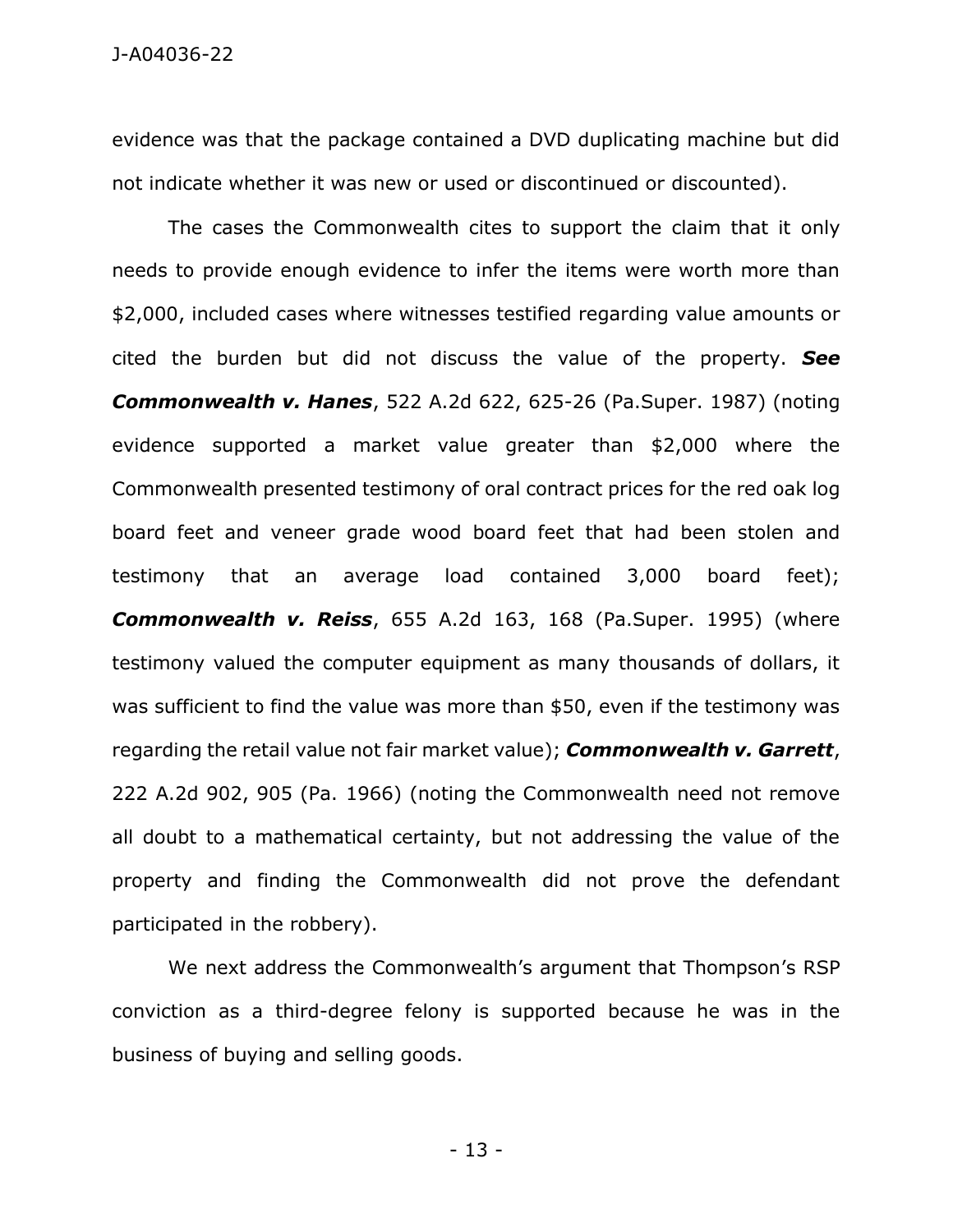The trial court found that the Commonwealth waived the claim by not

raising it at trial and, even if not waived, the Commonwealth did not establish

Thompson was in the business of buying or selling stolen property:

To the extent the Commonwealth now claims that [Thompson] was in the business of buying and selling stolen property, that argument is waived. The Commonwealth did not make this argument at trial but rather first addressed it in a Memorandum of Law dated February 19, 2020. *See* [*Commonwealth v.* ]*Dodge*, 599 A.2d[ 668, 672 (Pa.Super. 1991)] (citing *Commonwealth v. Sparks*, 492 A.2d 720 (Pa.Super. 1985)) ("[T]he issue of whether the defendant was `in the business of buying or selling stolen property' was a question for the jury rather than a question for the court at sentencing.").

Even if properly preserved, the Commonwealth's claim is meritless. As stated above, section 3903 provides, in part, that a theft constitutes a felony of the third degree "in the case of theft by receiving stolen property, if the receiver is in the business of buying or selling stolen property." 18 Pa.C.S. 3903(a.1). In *Commonwealth v. Andrzejewski*, the defendant challenged the sufficiency of the evidence supporting the finding that he engaged "in the business of buying and selling stolen property" for purposes of grading his offense as a third-degree felony. 658 A.2d 390, 390 (Pa.Super. 1995). The evidence established that an undercover trooper engaged in three transactions with the defendant, in which the trooper sold supposedly stolen property to him. *Id.* at 390-91. In concluding that the evidence was sufficient to sustain the conviction, the Superior Court stated:

We agree with the trial court that the three transactions in this case, which showed appellant's familiar inclination to purchase illegally obtained merchandise for purposes of resale at a profit, together with his predisposition and even eagerness to obtain more such goods, are sufficient evidence to support a finding that Andrzejewski engaged in "the business" of buying and selling stolen property.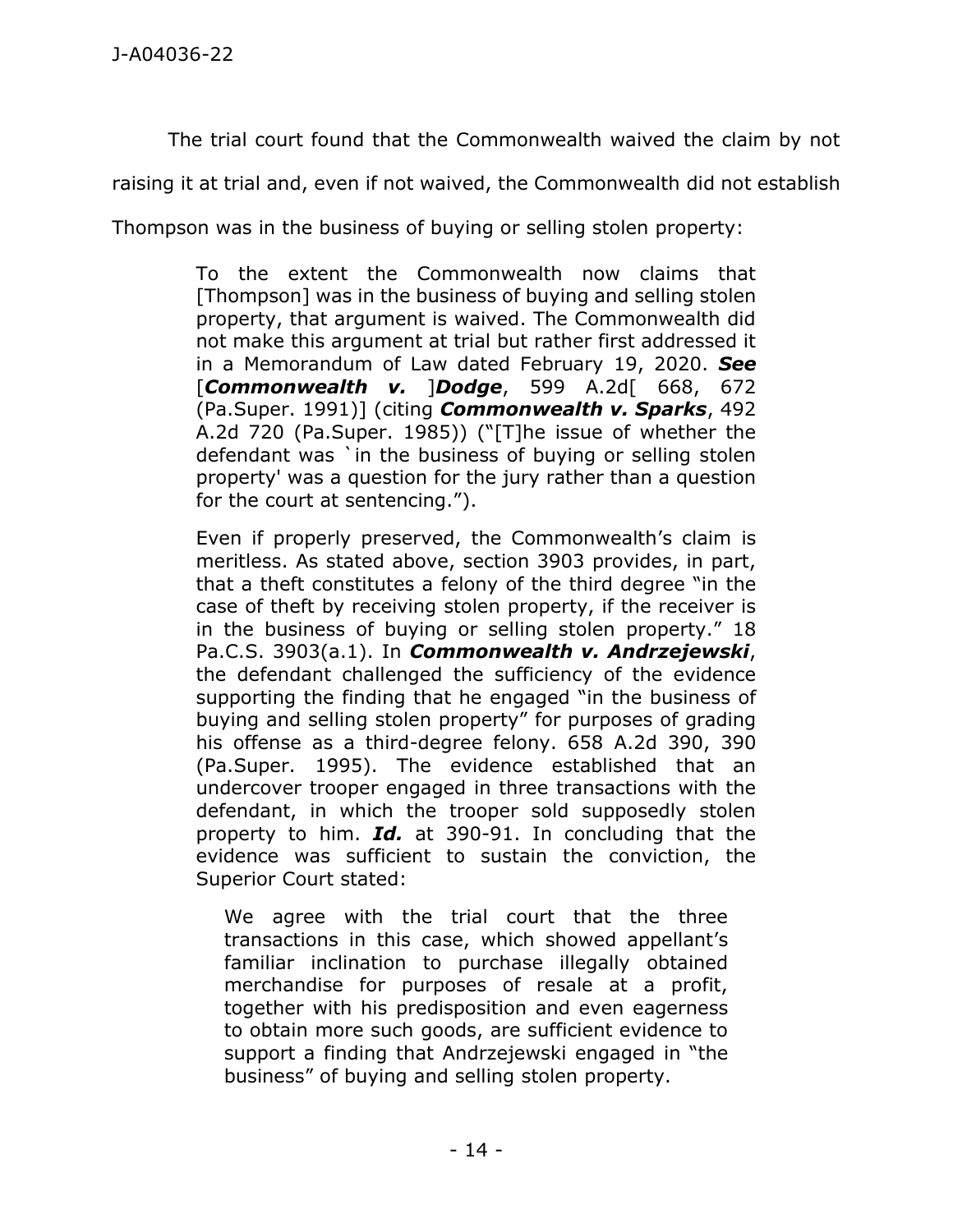*Id.* at 392.

Here, [Thompson] testified that on June 8, 2018, he was involved in a rehabilitation of house located at . . . North Beechwood Street, about a mile away from 1453 Marston Street. N.T. 11/1/2019, at 80-81. In the days leading up to June 8th, a handyman named Pete reached out to [Thompson]. *Id.* at 82-83. The two men had known each other for about five years. *Id.* at 82. According to [Thompson], Pete offered extra building materials to him. *Id.* at 83, 85.

Between 12:30 and 1:00 a.m., [Thompson] met up with Pete, at which time he paid him \$250, and then proceeded to 1453 North Marston Street. *Id.* at 87, 92. Upon arriving there, [Thompson] observed the van loaded with the building materials, which he planned to take to the property at 2318 North Beechwood Street in order to save his client money. *Id.* at 88.

[Thompson's] testimony is insufficient for purposes of grading the offenses as felonies of the third degree. Unlike the defendant in *Andrzejewski*, [Thompson] exhibited neither an "inclination to purchase illegally obtained merchandise for purposes of resale at a profit," nor an "eagerness to obtain more such goods."

1925(a) Opinion,filed Mar. 23, 2021, at 6-8 (footnote omitted).

We agree. The Commonwealth did not make any such argument below and therefore waived the claim. *Dodge*, 599 A.2d at 672 (finding the "issue of whether the defendant was 'in the business of buying or selling stolen property' was a question for the jury rather than a question for the court at sentencing"); *Sparks*, 492 A.2d at 725 ("During jury trials it is the custom to charge the jury that one of its functions is to establish the value of the goods stolen so that the court can determine the grade of the offense for sentencing purposes") (emphasis omitted). Further, even if it had not waived the claim,